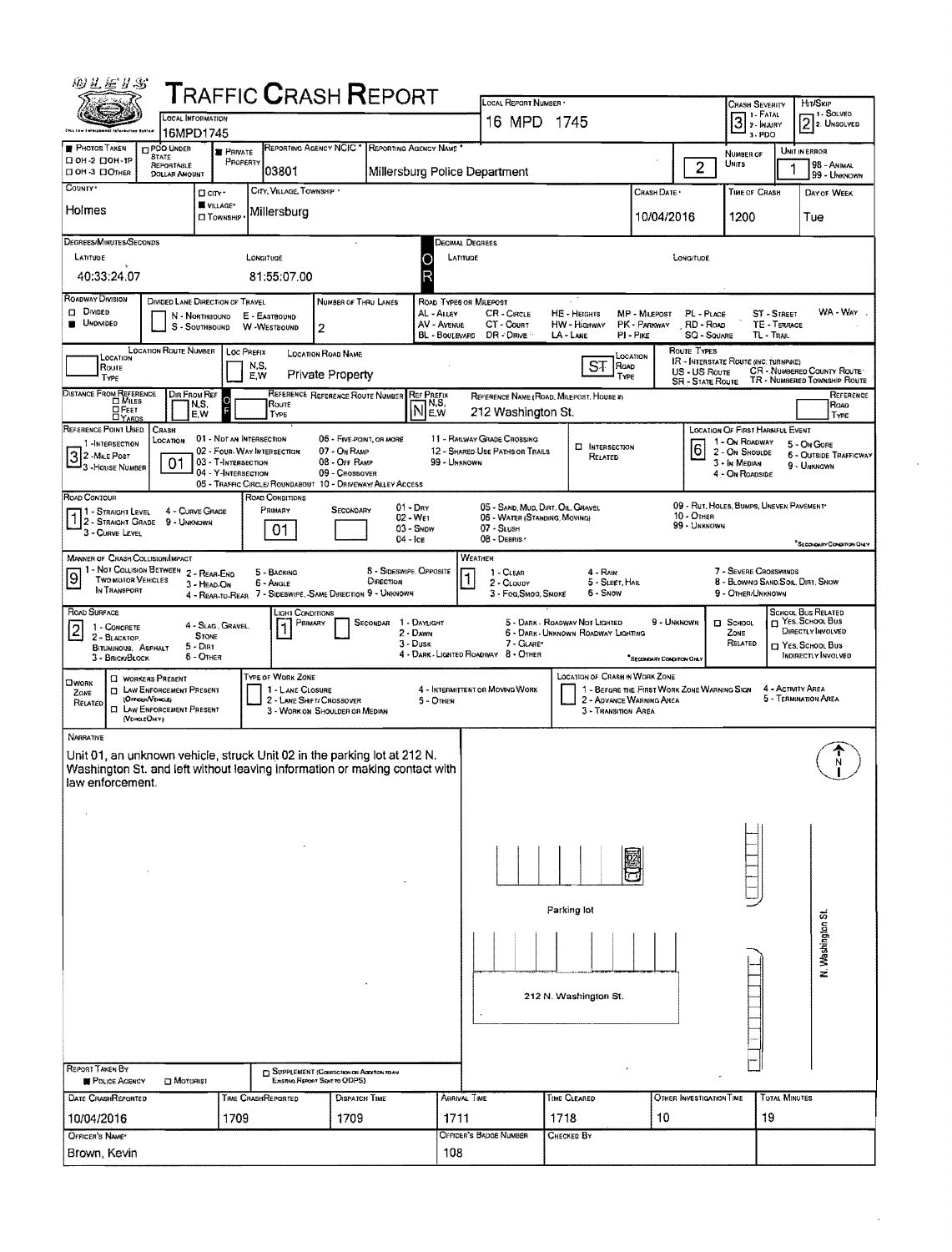|                                                                                                     | ${\sf UnIT}$                                                                                                                                                                                                                                                                                                                                                                                                                    |                                                                                                                                                                            |                                                                                                                                                                                                                                                                                                                                                                               |                                                                                                                                                                                                                                                                                                                              |                                                                                                                                                                                                       |                                                                                                                                                                                                                                                                |                                                                                                                                  |                                                                                                                                                                                                                                                                                                                                                                                                                           |  |  |  |  |
|-----------------------------------------------------------------------------------------------------|---------------------------------------------------------------------------------------------------------------------------------------------------------------------------------------------------------------------------------------------------------------------------------------------------------------------------------------------------------------------------------------------------------------------------------|----------------------------------------------------------------------------------------------------------------------------------------------------------------------------|-------------------------------------------------------------------------------------------------------------------------------------------------------------------------------------------------------------------------------------------------------------------------------------------------------------------------------------------------------------------------------|------------------------------------------------------------------------------------------------------------------------------------------------------------------------------------------------------------------------------------------------------------------------------------------------------------------------------|-------------------------------------------------------------------------------------------------------------------------------------------------------------------------------------------------------|----------------------------------------------------------------------------------------------------------------------------------------------------------------------------------------------------------------------------------------------------------------|----------------------------------------------------------------------------------------------------------------------------------|---------------------------------------------------------------------------------------------------------------------------------------------------------------------------------------------------------------------------------------------------------------------------------------------------------------------------------------------------------------------------------------------------------------------------|--|--|--|--|
|                                                                                                     |                                                                                                                                                                                                                                                                                                                                                                                                                                 |                                                                                                                                                                            |                                                                                                                                                                                                                                                                                                                                                                               |                                                                                                                                                                                                                                                                                                                              |                                                                                                                                                                                                       | LOCAL REPORT NUMBER                                                                                                                                                                                                                                            | 16 MPD 1745                                                                                                                      |                                                                                                                                                                                                                                                                                                                                                                                                                           |  |  |  |  |
| UNIT NUMBER                                                                                         | OWNER NAME: LAST, FIRST, MIDDLE ( EXAME AS DRIVER )                                                                                                                                                                                                                                                                                                                                                                             |                                                                                                                                                                            |                                                                                                                                                                                                                                                                                                                                                                               |                                                                                                                                                                                                                                                                                                                              | OWNER PHONE NUMBER                                                                                                                                                                                    |                                                                                                                                                                                                                                                                | DAMAGE SCALE                                                                                                                     | <b>DAMAGE AREA</b>                                                                                                                                                                                                                                                                                                                                                                                                        |  |  |  |  |
|                                                                                                     | $\cdots$                                                                                                                                                                                                                                                                                                                                                                                                                        |                                                                                                                                                                            |                                                                                                                                                                                                                                                                                                                                                                               |                                                                                                                                                                                                                                                                                                                              |                                                                                                                                                                                                       |                                                                                                                                                                                                                                                                | 9                                                                                                                                | FRONT<br>o                                                                                                                                                                                                                                                                                                                                                                                                                |  |  |  |  |
| OWNER ADDRESS: CITY, STATE, ZIP                                                                     | □ SAME AS DRIVER )                                                                                                                                                                                                                                                                                                                                                                                                              |                                                                                                                                                                            |                                                                                                                                                                                                                                                                                                                                                                               |                                                                                                                                                                                                                                                                                                                              |                                                                                                                                                                                                       |                                                                                                                                                                                                                                                                | 1 - NONE                                                                                                                         | □                                                                                                                                                                                                                                                                                                                                                                                                                         |  |  |  |  |
| OН<br>LP STATE                                                                                      | LICENSE PLATE NUMBER                                                                                                                                                                                                                                                                                                                                                                                                            |                                                                                                                                                                            | <b>VEHICLE IDENTIFICATION NUMBER</b>                                                                                                                                                                                                                                                                                                                                          |                                                                                                                                                                                                                                                                                                                              |                                                                                                                                                                                                       | <b># OCCUPANTS</b>                                                                                                                                                                                                                                             | 2 MINOR                                                                                                                          |                                                                                                                                                                                                                                                                                                                                                                                                                           |  |  |  |  |
|                                                                                                     |                                                                                                                                                                                                                                                                                                                                                                                                                                 |                                                                                                                                                                            |                                                                                                                                                                                                                                                                                                                                                                               |                                                                                                                                                                                                                                                                                                                              | 1.                                                                                                                                                                                                    | 3 - FUNCTIONAL                                                                                                                                                                                                                                                 | O<br>а                                                                                                                           |                                                                                                                                                                                                                                                                                                                                                                                                                           |  |  |  |  |
| <b>VEHICLE YEAR</b><br>0                                                                            | <b>VEHICLE MAKE</b><br>Unknown                                                                                                                                                                                                                                                                                                                                                                                                  |                                                                                                                                                                            | <b>VEHICLE MODEL</b>                                                                                                                                                                                                                                                                                                                                                          |                                                                                                                                                                                                                                                                                                                              | Vehicle Color                                                                                                                                                                                         |                                                                                                                                                                                                                                                                | 4 - DISABLING                                                                                                                    |                                                                                                                                                                                                                                                                                                                                                                                                                           |  |  |  |  |
| Proof of<br>$\Box$<br><b>INSURANCE</b><br>SHOWN                                                     | <b>INSURANCE COMPANY</b>                                                                                                                                                                                                                                                                                                                                                                                                        |                                                                                                                                                                            | POLICY NUMBER                                                                                                                                                                                                                                                                                                                                                                 | Towen By                                                                                                                                                                                                                                                                                                                     |                                                                                                                                                                                                       |                                                                                                                                                                                                                                                                | 9 - UNKNOWN                                                                                                                      | α<br>Έ<br>α                                                                                                                                                                                                                                                                                                                                                                                                               |  |  |  |  |
|                                                                                                     | CARRIER NAME, ADDRESS, CITY, STATE, ZIP                                                                                                                                                                                                                                                                                                                                                                                         |                                                                                                                                                                            |                                                                                                                                                                                                                                                                                                                                                                               |                                                                                                                                                                                                                                                                                                                              |                                                                                                                                                                                                       |                                                                                                                                                                                                                                                                |                                                                                                                                  | <b>CARRIER PHONE</b>                                                                                                                                                                                                                                                                                                                                                                                                      |  |  |  |  |
| US DOT<br>HM Placard ID NO.                                                                         | VEHICLE WEIGHT GVWR/GCWR<br>1 - LESS THAN OR EQUAL TO 10K LBS<br>2 - 10,001 to 26,000x Lss<br>3 - MORE THAN 26,000 K LBS.<br>HAZARDOUS MATERIAL<br><b>HM CLASS</b>                                                                                                                                                                                                                                                              |                                                                                                                                                                            | CARGO BODY TYPE<br>01 - No CARGO BODY TYPE/NOT APPLICABI, 09 - POLE<br>02 - Bust Van (9-15 Seats, Inc Driver)<br>03 - Bus (16+ Seats, Inc Driver)<br>04 - VEHICLE TOWING ANOTHER VEHICLE<br>05 - Logging<br>06 - INTERMODAL CONTAINER CHASIS                                                                                                                                  | 10 - CARGO TANK<br>11 - FLAT BED<br>12 - Duse<br>13 - CONCRETE MIXER<br>14 - Auto Transporter                                                                                                                                                                                                                                |                                                                                                                                                                                                       | <b>TRAFFICWAY DESCRIPTION</b><br>1 Two Way, Not Divided<br>2 - Two-Way, Not Divided, Continuous Left Turn Lane<br>3 - Two-WAY, DIVIDED, UNPROTECTED (PAINTED OR GRASS > 4FT.) MEOIA<br>4 - Two-WAY, DIVIDED, POSITIVE MEDIAN BARRIER<br>5 - ONE-WAY TRAFFICWAY |                                                                                                                                  |                                                                                                                                                                                                                                                                                                                                                                                                                           |  |  |  |  |
|                                                                                                     | <b>EL RELATED</b><br>NUMBER                                                                                                                                                                                                                                                                                                                                                                                                     |                                                                                                                                                                            | 07 - CARGO VAN/ENCLOSED BOX<br>08 - GRAIN, CHIPS, GRAVEL                                                                                                                                                                                                                                                                                                                      |                                                                                                                                                                                                                                                                                                                              | 15 - GARBAGE /REFUSE<br>99 - OTHER/UNKNOWN                                                                                                                                                            | <b>B</b> HIT / SKIP UNIT                                                                                                                                                                                                                                       |                                                                                                                                  |                                                                                                                                                                                                                                                                                                                                                                                                                           |  |  |  |  |
|                                                                                                     | NON-MOTORIST LOCATION PRIOR TO IMPACT<br>01 - INTERSECTION - MARKED CROSSWAL<br>02 - INTERSECTION - NO CROSSWALK<br>03 - INTERSECTION OTHER<br>04 - MIDBLOCK - MARKED CROSSWALK<br>05 - TRAVEL LANE - OTHER LOCATION<br>06 - BICYCLE LANE<br>07 - Shoulder/Roadside<br>08 - Sidewalk<br>09 - MEQIAN/CROSSING ISLAND<br>10 - DRIVE WAY ACCESS<br>11 - Shared Use Path or Trail<br>12 - NON-TRAFFICWAY AREA<br>99 - OTHER/UNKNOWN | TYPE OF USE<br>1 - PERSONAL<br>2 - COMMERCIAL<br>3 - GOVERNMENT<br><b>DIN EMERGENCY</b><br>RESPONSE                                                                        | UNIT TYPE<br>99<br>01 - Sue COMPACT<br>02 - COMPACT<br>99 - UNKNOWN 03 - MID SIZE<br>OR HIT/SKIP<br>04 - FULL SIZE<br>05 - Manyan<br>06 - Sport UTILITY VEHICLE<br>07 - PICKUP<br>08 - VAN<br>09 - MOTORCYCLE<br>10 - MOTORIZED BICYCLE<br>11 - SNOWMOBILE/ATV<br>12 - OTHER PASSENGER VEHICLE                                                                                |                                                                                                                                                                                                                                                                                                                              | 18 - TRACTOR/DOUBLE<br>19 - TRACTOR/TRIPLES                                                                                                                                                           | 14 - SINGLE UNIT TRUCK: 3+ AXLES<br>15 - SINGLE UNIT TRUCK / TRAILER<br>16 - Truck/Tractor (Bobtail)<br>17 - TRACTOR/SEMI-TRAILER<br>20 - OTHER MEDIHEAVY VEHICLE<br>HAS HM PLACARD                                                                            |                                                                                                                                  | PASSENGER VEHICLES (LESS THAN 9 PASSENGERS MEDIMEANY TRUCKS OR COMBO UNITS > 10K LES BUSIVAN/LIMO(9 OR MORE INCLUDING DRIVER)<br>13 - SINGLE UNIT TRUCK OR VAN ZAXLE, 6 TIRES 21 - BUS/VAN (9-15 SEATS INC DAMER)<br>22 - BUS (16+ Seats, Inc Daiver)<br>Non-Mororust<br>23 - ANIMAL WITH RIDER<br>24 - ANIMAL WITH BUGGY, WAGON, SURREY<br>25 - BICYCLE/PEDACYCLIST<br>26 - PEDESTRIAN/SKATER<br>27 - OTHER NON-MOTORIST |  |  |  |  |
| <b>SPECIAL FUNCTION 01 - NONE</b>                                                                   | $02 - T_{AM}$<br>03 - RENTAL TRUCK (OVER 10K LBS)<br>04 - BUS - SCHOOL (PUBLIC OR PRIVATE) 12 - MILITARY<br>05 - Bus - Transit<br>06 - Bus - Charter<br>07 - Bus - Shuttle<br>08 - Bus. OTHER                                                                                                                                                                                                                                   | 09 - AMBULANCE<br>$10 - F$ <sub>RE</sub><br>11 - HIGHWAY/MAINTENANCE<br>13 - POLICE<br>14 - Pesuc Unury<br>15 - OTHER GOVERNMENT<br>16 - CONSTRUCTION EQIP.                | 17 - FARM VEHICLE<br>18 - FARM EQUIPMENT<br>19 - Мотояноме<br>20 - GOLF CART<br>$21 -$ Train<br>22 - OTHER (EXPLAN IN NARRATIVE)                                                                                                                                                                                                                                              | MOST DAMAGED AREA<br>01 - None<br>99<br>02 - CENTER FRONT<br>03 - RIGHT FRONT<br>MPACT ARE 04 - RIGHT SIDE<br>05 - RIGHT REAR<br>99<br>06 - REAR CENTER<br>07 - LEFT REAR                                                                                                                                                    | 08 - LEFT SIDE<br>09 - LEFT FRONT<br>10 - TOP AND WINDOWS<br>11 - UNDERCARRIAGE<br>12 - LOAD/TRAILER<br>13 - TOTAL (ALL AREAS)<br><b>14 - OTHER</b>                                                   | 99 - Unknown                                                                                                                                                                                                                                                   | ACTION<br>1 - Non-Contact<br>9<br>2 - Non-Colusion<br>3 - STRIKING<br>4 - STRUCK<br>5 - STRIKING/STRUCK<br>9 - Unknown           |                                                                                                                                                                                                                                                                                                                                                                                                                           |  |  |  |  |
| PRE-CRASH ACTIONS<br>99                                                                             | MOTORIST                                                                                                                                                                                                                                                                                                                                                                                                                        |                                                                                                                                                                            |                                                                                                                                                                                                                                                                                                                                                                               |                                                                                                                                                                                                                                                                                                                              | NON-MOTORIST                                                                                                                                                                                          | 15 - ENTERING OR CROSSING SPECIFIED LOCATIO                                                                                                                                                                                                                    |                                                                                                                                  |                                                                                                                                                                                                                                                                                                                                                                                                                           |  |  |  |  |
| 99 - UNKNOWN                                                                                        | 01 - Straight Ahead<br>02 - Васкіна<br>03 - CHANGING LANES<br>04 - Overtaking Passing<br>05 - MAKING RIGHT TURN<br>06 - MAKING LEFT TURN                                                                                                                                                                                                                                                                                        | 07 - MAKING U-TURN<br>08 - ENTERING TRAFFIC LANE<br>09 - LEAVING TRAFFIC LANE<br>10 - PARKED<br>11 - SLOWING OR STOPPED IN TRAFFIC<br>12 - DRIVERLESS                      | 13 - Negotiating a Curve<br>14 - OTHER MOTORIST ACTIO                                                                                                                                                                                                                                                                                                                         |                                                                                                                                                                                                                                                                                                                              | 17 - WORKING<br>18 - Pushing Vehicle<br>20 - Standing                                                                                                                                                 | 16 - WALKING, RUNNING, JOGGING, PLAYING, CYCLING<br>19 - APPROACHING OR LEAVING VEHICLE                                                                                                                                                                        |                                                                                                                                  | 21 - OTHER NON-MOTORIST ACTION                                                                                                                                                                                                                                                                                                                                                                                            |  |  |  |  |
| <b>CONTRIBUTING CIRCUMSTANCE</b><br>PRIMARY                                                         | MOTORIST                                                                                                                                                                                                                                                                                                                                                                                                                        |                                                                                                                                                                            |                                                                                                                                                                                                                                                                                                                                                                               | NON-MOTORIST                                                                                                                                                                                                                                                                                                                 |                                                                                                                                                                                                       |                                                                                                                                                                                                                                                                | <b>VEHICLE DEFECTS</b>                                                                                                           | 01 - TURN SIGNALS                                                                                                                                                                                                                                                                                                                                                                                                         |  |  |  |  |
| 99<br>SECONDARY<br>99 - Unknown                                                                     | 01 - None<br>02 - FAILURE TO YIELD<br>03 - RAN RED LIGHT<br>04 - RAN STOP SIGN<br>05 - Exceeped Speed Limit<br>06 - Unsafe Speed<br>07 - IMPROPER TURN<br>08 - LEFT OF CENTER<br>09 - FOLLOWED TOO CLOSELY/ACDA<br>10 - IMPROPER LANE CHANGE<br>PASSING/OFF ROAD                                                                                                                                                                | 11 - IMPROPER BACKING                                                                                                                                                      | 12 - IMPROPER START FROM PARKED POSITION<br>13 - Stopped or Parked Llegally<br>14. - OPERATING VEHICLE IN NEGLIGENT MANNER<br>15 - Swering to Avoid (Due to External Conditions)<br>16 - WRONG SIDE/WRONG WAY<br>17 - FALURE TO CONTROL<br>18 - VISION OBSTRUCTION<br>19 - Operating Defective Equipment<br>20 - LOAD SHIFTING/FALLING/SPILLING<br>21 - OTHER IMPROPER ACTION | <b>22 - NONE</b><br>23 - IMPROPER CROSSING<br>24 - DARTING<br>25 - LYING AND/OR ILLEGALLY IN ROADWAY<br>26 - FALURE TO YIELD RIGHT OF WAY<br>27 - Not Visible (DARK CLOTHING)<br>28 - INATTENTIVE<br>29 - FAILURE TO OBEY TRAFFIC SIGNS<br>/SIGNALS/OFFICER<br>30 - WRONG SIDE OF THE ROAD<br>31 - OTHER NON-MOTORIST ACTION |                                                                                                                                                                                                       | 02 - HEAD LAMPS<br>03 - TAIL LAMPS<br>04 - BRAKES<br>05 - Steering<br>06 - TIRE BLOWOUT<br>07 - WORN OR SLICK TIRES<br>08 - TRALER EQUIPMENT DEFECTIVE<br>09 - MOTOR TROUBLE<br>10 - DISABLED FROM PRIOR ACCIDENT<br>11 - OTHER DEFECTS                        |                                                                                                                                  |                                                                                                                                                                                                                                                                                                                                                                                                                           |  |  |  |  |
| <b>SEQUENCE OF EVENTS</b><br>21<br>FIRST<br>1<br><b>HARMFUL</b><br>EVENT                            | з<br>Miast<br>Harmful<br>EVENT                                                                                                                                                                                                                                                                                                                                                                                                  | 5<br>6<br>99 - UNKNOWN                                                                                                                                                     | <b>NON-COLLISION EVENTS</b><br>01 - OVERTURN/ROLLOVER<br>02 - FIRE/EXPLOSION<br>03 - IMMERSION<br>04 - JACKKNIFE<br>05 - CARGO/EQUIPMENT LOSS OR SHIFT 09 - RAN OFF ROAD LEFT<br>COLLISION WITH FIXED, OBJECT                                                                                                                                                                 |                                                                                                                                                                                                                                                                                                                              | 06 - EQUIPMENT FAILURE<br>(BLOWN TIRE, BRAKE FALURE, ETC)<br>07 - SEPARATION OF UNITS<br>08 - RAN OFF ROAD RIGHT                                                                                      |                                                                                                                                                                                                                                                                | 10 - CROSS MEDIAN<br>11 - Cross Center Line<br>OPPOSITE DIRECTION OF TRAVEL<br>12 - DOWNHILL RUNAWAY<br>13 - OTHER NON-COLLISION |                                                                                                                                                                                                                                                                                                                                                                                                                           |  |  |  |  |
| 14 - PEDESTRIAN<br>15 - PEDALCYCLE<br>17 - Animal - Farm<br>18 - Andial - Deer<br>19 - ANIMAL-OTHER | COLLISION WITH PERSON, VEHICLE OR OBJECT NOT FIXED<br>16 - RAILWAY VEHICLE (TRAIN, ENGINE)<br><b>MOTOR VEHICLE</b><br>20 - MOTOR VEHICLE IN TRANSPORT                                                                                                                                                                                                                                                                           | 21 - PARKEO MOTOR VEHICLE<br>22 - WORK ZONE MAINTENANCE EQUIPMENT<br>23 - STRUCK BY FALLING, SHIFTING CARGO<br>OR ANYTHING SET IN MOTION BY A<br>24 - OTHER MOVABLE OBJECT | 25 - IMPACT ATTENUATOR/CRASH CUSHION33 - MEDIAN CABLE BARRIER<br>26 - BRIDGE OVERHEAD STRUCTURE<br>27 - BRIDGE PIER OR ABUTMENT<br>28 - BRIDGE PARAPET<br>29 - BRIDGE RAIL<br>30 - GUARDRAIL FACE<br>31 - GUARDRAILEND<br>32 - PORTABLE BARRIER                                                                                                                               |                                                                                                                                                                                                                                                                                                                              | 34 - MEOIAN GUARDRAIL BARRIER<br>35 - MEDIAN CONCRETE BARRIER<br>36 - Megian Other Barrier<br>37 - TRAFFIC SIGN POST<br>38 - OVERHEAD SIGN POST<br>39 - LIGHT/LUMINARIES SUPPORT<br>40 - Utility Pole | 43 - Curs<br>44 - Ditch<br>46 - FENCE                                                                                                                                                                                                                          | 41 - OTHER POST, POLE<br>OR SUPPORT<br>42 - CULVERT<br>45 - EMBANKMENT<br>47 - Malbox                                            | <b>48 - TREE</b><br>49 - FIRE HYDRANT<br>50 - WORK ZONE MAINTENANCE<br>EQUIPMENT<br>51 - WALL BUILDING, TUNNEL<br>52 - OTHER FIXED OBJECT                                                                                                                                                                                                                                                                                 |  |  |  |  |
| Unit Speed<br>$\Box$ Stated<br><b>ESTIMATED</b>                                                     | POSTED SPEED<br><b>TRAFFIC CONTROL</b><br>12                                                                                                                                                                                                                                                                                                                                                                                    | 01 - No CONTROLS<br>02 - S rop Sign<br>03 - Yielo Sign<br>04 - TRAFFIC SIGNAL<br>05 - TRAFFIC FLASHERS<br>06 - School Zone                                                 | 07 - RAILROAD CROSSBUCKS<br>08 - RAILROAD FLASHERS<br>09 - RAILROAD GATES<br>10 - COSTRUCTION BARRICADE<br>11 - PERSON (FLAGGER, OFFICER<br>12 - PAVEMENT MARKINGS                                                                                                                                                                                                            | 13 - CROSSWALK LINES<br>14 - WALK/DON'T WALK<br>$15 - O$ THER<br>16 - Not Reported                                                                                                                                                                                                                                           |                                                                                                                                                                                                       | UNIT DIRECTION<br>FROM<br>Τо<br>9                                                                                                                                                                                                                              | 1 - North<br>2 - South<br>$3 - EAST$<br>4 - West                                                                                 | 5 - Northeast<br>9 - Unknown<br>6 - Northwest<br>7 - SOUTHEAST<br>8 - SOUTHWEST                                                                                                                                                                                                                                                                                                                                           |  |  |  |  |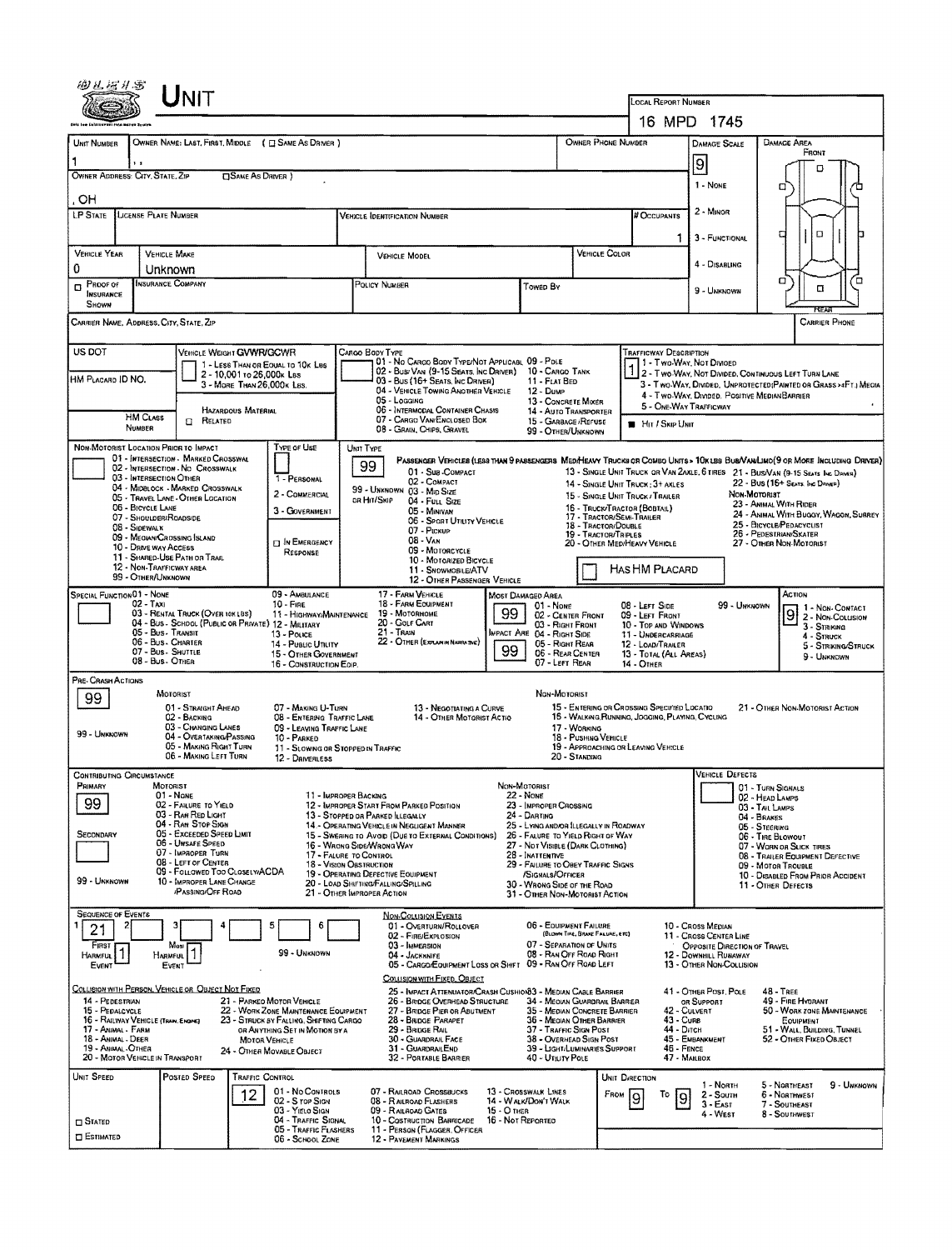|                                                                            |                                                           | $\sf U$ NIT                                                                            |                           |                                                                                |                                                                                                                                                          |                                                                                                 |                                               |                                              |                                                            |                                                         | <b>LOCAL REPORT NUMBER</b>                                                                                                   |                                                                                                                   |                                                                                                                               |             |  |  |
|----------------------------------------------------------------------------|-----------------------------------------------------------|----------------------------------------------------------------------------------------|---------------------------|--------------------------------------------------------------------------------|----------------------------------------------------------------------------------------------------------------------------------------------------------|-------------------------------------------------------------------------------------------------|-----------------------------------------------|----------------------------------------------|------------------------------------------------------------|---------------------------------------------------------|------------------------------------------------------------------------------------------------------------------------------|-------------------------------------------------------------------------------------------------------------------|-------------------------------------------------------------------------------------------------------------------------------|-------------|--|--|
|                                                                            |                                                           |                                                                                        |                           |                                                                                |                                                                                                                                                          |                                                                                                 |                                               |                                              |                                                            |                                                         |                                                                                                                              | 16 MPD 1745                                                                                                       |                                                                                                                               |             |  |  |
|                                                                            |                                                           |                                                                                        |                           |                                                                                |                                                                                                                                                          |                                                                                                 |                                               |                                              |                                                            |                                                         |                                                                                                                              |                                                                                                                   |                                                                                                                               |             |  |  |
| UNIT NUMBER                                                                |                                                           | OWNER NAME: LAST, FIRST, MIDDLE ( E) SAME AS DRIVER )                                  |                           |                                                                                |                                                                                                                                                          |                                                                                                 |                                               |                                              |                                                            | OWNER PHONE NUMBER                                      |                                                                                                                              | <b>DAMAGE SCALE</b>                                                                                               | DAMAGE AREA<br>FRONT                                                                                                          |             |  |  |
| 2                                                                          |                                                           | Blake, Ronald, E.                                                                      |                           |                                                                                |                                                                                                                                                          |                                                                                                 |                                               |                                              |                                                            | 330-674-9826                                            |                                                                                                                              | $\overline{2}$                                                                                                    |                                                                                                                               |             |  |  |
|                                                                            | OWNER ADDRESS: CITY, STATE, ZIP                           |                                                                                        | <b>CISAME AS DRIVER 1</b> |                                                                                |                                                                                                                                                          |                                                                                                 |                                               |                                              |                                                            |                                                         |                                                                                                                              | 1 - NONE                                                                                                          | ο                                                                                                                             |             |  |  |
|                                                                            |                                                           | 4424 TR 55, Killbuck, OH, 44637                                                        |                           |                                                                                |                                                                                                                                                          |                                                                                                 |                                               |                                              |                                                            |                                                         |                                                                                                                              |                                                                                                                   |                                                                                                                               |             |  |  |
|                                                                            | <b>LP STATE</b> LICENSE PLATE NUMBER                      |                                                                                        |                           |                                                                                |                                                                                                                                                          | <b>VEHICLE IDENTIFICATION NUMBER</b>                                                            |                                               |                                              |                                                            |                                                         | # Occupants                                                                                                                  | $2 -$ MINOR                                                                                                       |                                                                                                                               |             |  |  |
| OН                                                                         | CY92XW                                                    |                                                                                        |                           |                                                                                |                                                                                                                                                          | 2HKYF18503H530614                                                                               |                                               |                                              |                                                            |                                                         | 0                                                                                                                            | 3 - FUNCTIONAL                                                                                                    | O<br>□                                                                                                                        |             |  |  |
| <b>VEHICLE YEAR</b>                                                        | <b>VEHICLE MAKE</b>                                       |                                                                                        |                           |                                                                                |                                                                                                                                                          | <b>VEHICLE MODEL</b>                                                                            |                                               |                                              |                                                            | VEHICLE COLOR                                           |                                                                                                                              |                                                                                                                   |                                                                                                                               |             |  |  |
| 2003<br>Honda                                                              |                                                           |                                                                                        |                           |                                                                                | Pilot                                                                                                                                                    |                                                                                                 |                                               |                                              |                                                            | GRY                                                     |                                                                                                                              | 4 - DISABLING                                                                                                     |                                                                                                                               |             |  |  |
| <b>INSURANCE COMPANY</b><br>$P$ ROOF OF<br><b>INSURANCE</b>                |                                                           |                                                                                        |                           |                                                                                | POLICY NUMBER<br>Towen By                                                                                                                                |                                                                                                 |                                               |                                              |                                                            |                                                         |                                                                                                                              |                                                                                                                   | ۵<br>σ                                                                                                                        |             |  |  |
| SHOWN                                                                      |                                                           | Westfield National                                                                     |                           |                                                                                |                                                                                                                                                          | WNP7051833                                                                                      |                                               |                                              |                                                            |                                                         |                                                                                                                              |                                                                                                                   |                                                                                                                               |             |  |  |
|                                                                            | CARRIER NAME, ADDRESS, CITY, STATE, ZIP                   |                                                                                        |                           |                                                                                |                                                                                                                                                          |                                                                                                 |                                               |                                              |                                                            |                                                         |                                                                                                                              |                                                                                                                   | <b>CARRIER PHONE</b>                                                                                                          |             |  |  |
|                                                                            |                                                           |                                                                                        |                           |                                                                                |                                                                                                                                                          |                                                                                                 |                                               |                                              |                                                            |                                                         |                                                                                                                              |                                                                                                                   |                                                                                                                               |             |  |  |
| US DOT                                                                     |                                                           | VEHICLE WEIGHT GVWR/GCWR                                                               |                           | 1 - LESS THAN OR EQUAL TO 10K LBS                                              |                                                                                                                                                          | CARGO BODY TYPE<br>01 - No CARGO BODY TYPE/NOT APPLICABL 09 - POLE                              |                                               |                                              |                                                            |                                                         | <b>TRAFFICWAY DESCRIPTION</b><br>1 - Two-Way, Not Divideo                                                                    |                                                                                                                   |                                                                                                                               |             |  |  |
| HM PLACARD ID NO.                                                          |                                                           |                                                                                        | 2 - 10,001 ro 26,000k Les |                                                                                |                                                                                                                                                          | 01 02 - Bus/Van (9-15 Seats, Inc DRIVER) 10 - CARGO TANK<br>03 - Bus (16+ Seats, Inc DRIVER)    |                                               |                                              | 11 - FLAT BED                                              |                                                         |                                                                                                                              |                                                                                                                   | 2 - Two-Way, Not Divided, Continuous Left Turn Lane                                                                           |             |  |  |
| 3 - MORE THAN 26,000K LBS.<br><b>HAZARDOUS MATERIAL</b><br><b>HM CLASS</b> |                                                           |                                                                                        |                           |                                                                                | 04 - VEHICLE TOWING ANOTHER VEHICLE                                                                                                                      |                                                                                                 | 12 - Duse                                     |                                              |                                                            |                                                         |                                                                                                                              | 3 - Two WAY, DIVIDED, UNPROTECTED (PAINTED OR GRASS >4FT.) MEDIA<br>4 - Two-Way, Divideo, Positive Median Barrier |                                                                                                                               |             |  |  |
|                                                                            |                                                           |                                                                                        |                           |                                                                                | 05 - Logging<br>06 - INTERMODAL CONTAINER CHASIS                                                                                                         |                                                                                                 |                                               | 13 - CONCRETE MIXER<br>14 - AUTO TRANSPORTER |                                                            |                                                         | 5 - ONE-WAY TRAFFICWAY                                                                                                       |                                                                                                                   |                                                                                                                               |             |  |  |
|                                                                            | <b>NUMBER</b>                                             | O<br>RELATED                                                                           |                           |                                                                                |                                                                                                                                                          | 07 - CARGO VAN/ENGLOSED BOX<br>08 - GRAIN, CHIPS, GRAVEL                                        |                                               |                                              | 15 - GARBAGE /REFUSE<br>99 - OTHER/UNKNOWN                 |                                                         | <b>D</b> HIT / SKIP UNIT                                                                                                     |                                                                                                                   |                                                                                                                               |             |  |  |
|                                                                            | NON-MOTORIST LOCATION PRIOR TO IMPACT                     |                                                                                        |                           | TYPE OF USE                                                                    | UNIT TYPE                                                                                                                                                |                                                                                                 |                                               |                                              |                                                            |                                                         |                                                                                                                              |                                                                                                                   |                                                                                                                               |             |  |  |
|                                                                            |                                                           | 01 - INTERSECTION - MARKED CROSSWAL<br>02 - INTERSECTION - NO CROSSWALK                |                           |                                                                                | 06                                                                                                                                                       |                                                                                                 |                                               |                                              |                                                            |                                                         |                                                                                                                              |                                                                                                                   | PASSENGER VEHICLES (LESS THAN 9 PASSENGERS MEDIHEAVY TRUCKS OR COMBO UNITS > 10K LBS BUS/VAN/LIMO(9 OR MORE INCLUDING DRIVER) |             |  |  |
|                                                                            | 03 - INTERSECTION OTHER                                   |                                                                                        |                           | 1 - PERSONAL                                                                   |                                                                                                                                                          | 01 - Sun COMPACT<br>02 - COMPACT                                                                |                                               |                                              |                                                            |                                                         | 14 - SINGLE UNIT TRUCK: 3+ AXLES                                                                                             |                                                                                                                   | 13 - SINGLE UNIT TRUCK OR VAN ZAXLE, 6 TIRES 21 - BUS/VAN (9-15 SEATS, INC DAWER)<br>22 - BUS (16+ Seats, Inc Daven)          |             |  |  |
|                                                                            |                                                           | 04 - MIDBLOCK - MARKED CROSSWALK<br>05 - TRAVEL LANE - OTHER LOCATION                  |                           | 2 - COMMERCIAL                                                                 |                                                                                                                                                          | 99 - UNKNOWN 03 - MID SIZE<br>or Hit/Skip<br>04 - FULL SIZE                                     |                                               |                                              |                                                            |                                                         | NON-MOTORIST<br>15 - SINGLE UNIT TRUCK / TRAILER                                                                             |                                                                                                                   |                                                                                                                               |             |  |  |
|                                                                            | 06 - BICYCLE LANE<br>07 - SHOULDER/ROADSIDE               |                                                                                        |                           | 3 - GOVERNMENT                                                                 |                                                                                                                                                          | 05 - MINIVAN                                                                                    | 06 - SPORT UTILITY VEHICLE                    |                                              |                                                            |                                                         | 23 - ANIMAL WITH RIDER<br>16 - TRUCK/TRACTOR (BOBTAIL)<br>24 - ANIMAL WITH BUGGY, WAGON, SURREY<br>17 - TRACTOR/SEMI-TRAILER |                                                                                                                   |                                                                                                                               |             |  |  |
|                                                                            | 08 - Sidewalk<br>09 - MEDIAN/CROSSING ISLAND              |                                                                                        |                           |                                                                                |                                                                                                                                                          | 07 - PICKUP                                                                                     |                                               |                                              |                                                            | 18 - TRACTOR/DOUBLE<br>19 - TRACTOR/TRIPLES             |                                                                                                                              |                                                                                                                   | 25 - BICYCLE/PEDACYCLIST<br>26 - Pedestrian/Skater                                                                            |             |  |  |
|                                                                            | 10 - DRIVE WAY ACCESS                                     |                                                                                        |                           | <b>IN EMERGENCY</b><br>RESPONSE                                                |                                                                                                                                                          | $08 - VAN$<br>09 - MOTORCYCLE                                                                   |                                               |                                              |                                                            |                                                         | 27 - OTHER NON-MOTORIST<br>20 - OTHER MED/HEAVY VEHICLE                                                                      |                                                                                                                   |                                                                                                                               |             |  |  |
|                                                                            | 11 - SHARED-USE PATH OR TRAIL<br>12 - NON-TRAFFICWAY AREA |                                                                                        |                           |                                                                                |                                                                                                                                                          |                                                                                                 | 10 - MOTORIZED BICYCLE<br>11 - SNOWMOBILE/ATV |                                              |                                                            |                                                         | HAS HM PLACARD                                                                                                               |                                                                                                                   |                                                                                                                               |             |  |  |
|                                                                            | 99 - OTHER/UNKNOWN                                        |                                                                                        |                           |                                                                                |                                                                                                                                                          |                                                                                                 | 12 - OTHER PASSENGER VEHICLE                  |                                              |                                                            |                                                         |                                                                                                                              |                                                                                                                   |                                                                                                                               |             |  |  |
| SPECIAL FUNCTION 01 - NONE                                                 | 02 - Taxi                                                 |                                                                                        |                           | 09 - AMBULANCE<br>$10 -$ Fine                                                  |                                                                                                                                                          | 17 - FARM VEHICLE<br>18 - FARM EQUIPMENT                                                        |                                               | <b>MOST DAMAGED AREA</b>                     | 01 - NONE                                                  |                                                         | 08 - LEFT SIDE                                                                                                               | 99 - UNKNOWN                                                                                                      | ACTION                                                                                                                        |             |  |  |
| 01.                                                                        |                                                           | 03 - RENTAL TRUCK (OVER 10KLBS)<br>04 - Bus - School (Public or Private) 12 - Military |                           | 11 - HIGHWAY/MAINTENANCE                                                       |                                                                                                                                                          | 19 - MOTORHOME<br>20 - GOLF CART                                                                |                                               | 03                                           | 02 - CENTER FRONT                                          |                                                         | 09 - LEFT FRONT                                                                                                              |                                                                                                                   | 1 - Non-Contact<br>2 - Non-Colusion                                                                                           |             |  |  |
|                                                                            | 05 - Bus - Transit                                        |                                                                                        |                           | 13 - Pouce                                                                     |                                                                                                                                                          | 21 - Train                                                                                      |                                               | MPACT ARE 04 - RIGHT SIDE                    | 03 - RIGHT FRONT                                           |                                                         | 10 - TOP AND WINDOWS<br>11 - UNDERCARRIAGE                                                                                   |                                                                                                                   | 3 - STRIKING<br>4 - STRUCK                                                                                                    |             |  |  |
|                                                                            | 06 - Bus - Charter<br>07 - Bus - SHUTTLE                  |                                                                                        |                           | 14 - PUBLIC UTILITY<br>15 - OTHER GOVERNMENT                                   |                                                                                                                                                          | 22 - OTHER (EXPLANSY NARRATIVE)                                                                 |                                               | 03                                           | 05 - Right Rear<br>06 - REAR CENTER                        |                                                         | 12 - LOAD/TRAILER<br>13 - TOTAL (ALL AREAS)                                                                                  |                                                                                                                   | 5 - STRIKING/STRUCK<br>9 - UNKNOWN                                                                                            |             |  |  |
|                                                                            | 08 - Bus - OTHER                                          |                                                                                        |                           | 16 - CONSTRUCTION EQIP.                                                        |                                                                                                                                                          |                                                                                                 |                                               |                                              | 07 - LEFT REAR                                             |                                                         | 14 - Отнев                                                                                                                   |                                                                                                                   |                                                                                                                               |             |  |  |
| PRE- CRASH ACTIONS                                                         | MOTORIST                                                  |                                                                                        |                           |                                                                                |                                                                                                                                                          |                                                                                                 |                                               |                                              | NON-MOTORIST                                               |                                                         |                                                                                                                              |                                                                                                                   |                                                                                                                               |             |  |  |
| 10                                                                         |                                                           | 01 - STRAIGHT AHEAD                                                                    |                           | 07 - MAKING U-TURN                                                             |                                                                                                                                                          |                                                                                                 | 13 - Negotiating a Curve                      |                                              |                                                            |                                                         | 15 - ENTERING OR CROSSING SPECIFIED LOCATIO                                                                                  |                                                                                                                   | 21 - OTHER NON-MOTORIST ACTION                                                                                                |             |  |  |
|                                                                            |                                                           | 02 - BACKING<br>03 - CHANGING LANES                                                    |                           | <b>08 - ENTERING TRAFFIC LANE</b><br>09 - LEAVING TRAFFIC LANE                 | 14 - OTHER MOTORIST ACTIO<br>17 - WORKING                                                                                                                |                                                                                                 |                                               |                                              |                                                            |                                                         | 16 - WALKING, RUNNING, JOGGING, PLAYING, CYCLING                                                                             |                                                                                                                   |                                                                                                                               |             |  |  |
| 99 - UNKNOWN                                                               |                                                           | 04 - OVERTAKING/PASSING<br>05 - MAKING RIGHT TURN                                      |                           | 10 - PARKED                                                                    |                                                                                                                                                          |                                                                                                 |                                               |                                              | 18 - Pusinno Vencle                                        |                                                         |                                                                                                                              |                                                                                                                   |                                                                                                                               |             |  |  |
|                                                                            |                                                           | 06 - MAKING LEFT TURN                                                                  |                           | 11 - SLOWING OR STOPPED IN TRAFFIC<br>12 - DRIVERLESS                          |                                                                                                                                                          |                                                                                                 |                                               |                                              | 20 - STANDING                                              |                                                         | 19 - APPROACHING OR LEAVING VEHICLE                                                                                          |                                                                                                                   |                                                                                                                               |             |  |  |
|                                                                            | <b>CONTRIBUTING CIRCUMSTANCE</b>                          |                                                                                        |                           |                                                                                |                                                                                                                                                          |                                                                                                 |                                               |                                              |                                                            |                                                         |                                                                                                                              | <b>VEHICLE DEFECTS</b>                                                                                            |                                                                                                                               |             |  |  |
| PRIMARY                                                                    | Motorist                                                  | 01 - None                                                                              |                           | 11 - IMPROPER BACKING                                                          |                                                                                                                                                          |                                                                                                 |                                               | NON-MOTORIST<br>22 - NONE                    |                                                            |                                                         |                                                                                                                              |                                                                                                                   | 01 - TURN SIGNALS<br>02 - HEAD LAMPS                                                                                          |             |  |  |
| 01                                                                         |                                                           | 02 - FAILURE TO YIELD<br>03 - RAN RED LIGHT                                            |                           |                                                                                |                                                                                                                                                          | 12 - IMPROPER START FROM PARKED POSITION<br>13 - STOPPED OR PARKED LLEGALLY                     |                                               | 23 - Improper Crossing<br>24 - DARTING       |                                                            |                                                         |                                                                                                                              |                                                                                                                   | 03 - TAIL LAMPS                                                                                                               |             |  |  |
|                                                                            |                                                           | 04 - RAN STOP SIGN                                                                     |                           |                                                                                |                                                                                                                                                          | 14 - OPERATING VENICLE IN NEGLIGENT MANNER                                                      |                                               | 25 - LYING AND/OR ILLEGALLY IN ROADWAY       |                                                            |                                                         |                                                                                                                              |                                                                                                                   | 04 - BRAKES<br>05 - STEERING                                                                                                  |             |  |  |
| SECONDARY                                                                  |                                                           | 05 - Exceeped Speed LIMIT<br>06 - Unsafe Speed                                         |                           |                                                                                | 15 - Swering to Avoid (Due to External Conditions)<br>26 - FALURE TO YIELD RIGHT OF WAY<br>16 - WRONG SIDEANRONG WAY<br>27 - NOT VISIBLE (DARK CLOTHING) |                                                                                                 |                                               |                                              |                                                            |                                                         | 05 - TIRE BLOWOUT<br>07 - WORN OR SLICK TIRES                                                                                |                                                                                                                   |                                                                                                                               |             |  |  |
|                                                                            |                                                           | 07 - IMPROPER TURN<br>08 - LEFT OF CENTER                                              |                           |                                                                                | 17 - FALURE TO CONTROL<br>28 - INATTENTIVE<br>29 - FAILURE TO OBEY TRAFFIC SIGNS<br>18 - VISION OBSTRUCTION                                              |                                                                                                 |                                               |                                              |                                                            |                                                         | 08 - TRAILER EQUIPMENT DEFECTIVE<br>09 - MOTOR TROUBLE                                                                       |                                                                                                                   |                                                                                                                               |             |  |  |
| 99 - UNKNOWN                                                               |                                                           | 09 - Followed Too Closely/ACDA<br>10 - IMPROPER LANE CHANGE                            |                           |                                                                                | 19 - OPERATING DEFECTIVE EQUIPMENT<br>/SIGNALS/OFFICER<br>20 - LOAD SHIFTING/FALLING/SPILLING<br>30 - WRONG SIDE OF THE ROAD                             |                                                                                                 |                                               |                                              |                                                            | 10 - DISABLED FROM PRIOR ACCIDENT<br>11 - OTHER DEFECTS |                                                                                                                              |                                                                                                                   |                                                                                                                               |             |  |  |
|                                                                            |                                                           | PASSING/OFF ROAD                                                                       |                           |                                                                                |                                                                                                                                                          | 21 - OTHER IMPROPER ACTION                                                                      |                                               | 31 - OTHER NON-MOTORIST ACTION               |                                                            |                                                         |                                                                                                                              |                                                                                                                   |                                                                                                                               |             |  |  |
| <b>SEQUENCE OF EVENTS</b>                                                  |                                                           |                                                                                        |                           |                                                                                |                                                                                                                                                          | <b>NON-COLLISION EVENTS</b>                                                                     |                                               |                                              |                                                            |                                                         |                                                                                                                              |                                                                                                                   |                                                                                                                               |             |  |  |
| 20                                                                         |                                                           | з                                                                                      | 5                         | 6                                                                              |                                                                                                                                                          | 01 - OVERTURN/ROLLOVER<br>02 - FIRE/EXPLOSION                                                   |                                               |                                              | 06 - EQUIPMENT FAILURE<br>(BLOWN TIRE, BRAKE FAILURE, ETC) |                                                         |                                                                                                                              | 10 - Cross Median<br>11 - CROSS CENTER LINE                                                                       |                                                                                                                               |             |  |  |
| FIRST [                                                                    |                                                           | Most                                                                                   |                           | 99 - UNKNOWN                                                                   |                                                                                                                                                          | 03 - IMMERSION                                                                                  |                                               |                                              | 07 - SEPARATION OF UNITS                                   |                                                         |                                                                                                                              | OPPOSITE DIRECTION OF TRAVEL                                                                                      |                                                                                                                               |             |  |  |
| HARMFUL <sup>1</sup><br>Event                                              | Harmfu <b>l I</b><br>EVENT                                |                                                                                        |                           |                                                                                |                                                                                                                                                          | 04 - JACKKNIFE<br>05 - CARGO/EQUIPMENT LOSS OR SHIFT 09 - RAN OFF ROAD LEFT                     |                                               |                                              | 08 - RAN OFF ROAD RIGHT                                    |                                                         |                                                                                                                              | 12 - DOWNHILL RUNAWAY<br>13 - OTHER NON-COLLISION                                                                 |                                                                                                                               |             |  |  |
|                                                                            |                                                           |                                                                                        |                           |                                                                                |                                                                                                                                                          | COLLISION WITH EIXED, OBJECT                                                                    |                                               |                                              |                                                            |                                                         |                                                                                                                              |                                                                                                                   |                                                                                                                               |             |  |  |
| 14 - PEDESTRIAN                                                            |                                                           | COLUSION WITH PERSON, VEHICLE OR OBJECT NOT FIXED                                      | 21 - Раякер Мотов Уенкце  |                                                                                |                                                                                                                                                          | 25 - IMPACT ATTENUATOR/CRASH CUSHIOR33 - MEDIAN CABLE BARRIER<br>26 - BRIDGE OVERHEAD STRUCTURE |                                               |                                              | 34 - MEDIAN GUARDRAIL BARRIER                              |                                                         |                                                                                                                              | 41 - OTHER POST, POLE<br>OR SUPPORT                                                                               | $48 - T$ REE<br>49 - FIRE HYDRANT                                                                                             |             |  |  |
| 15 - PEDALCYCLE                                                            | 16 - RAILWAY VEHICLE (TRAIN, ENDINE)                      |                                                                                        |                           | 22 - WORK ZONE MAINTENANCE EQUIPMENT<br>23 - STRUCK BY FALLING, SHIFTING CARGO |                                                                                                                                                          | 27 - BRIDGE PIER OR ABUTMENT<br>28 - BRIDGE PARAPET                                             |                                               |                                              | 35 - MEDIAN CONCRETE BARRIER<br>36 - MEDIAN OTHER BARRIER  |                                                         | 43 - CuRS                                                                                                                    | 42 - CULVERT                                                                                                      | 50 - WORK ZONE MAINTENANCE<br>EQUIPMENT                                                                                       |             |  |  |
| 17 - Animal - Farm                                                         |                                                           |                                                                                        |                           | OR ANYTHING SET IN MOTION BY A                                                 |                                                                                                                                                          | 29 - BRIDGE RAIL                                                                                |                                               |                                              | 37 - Traffic Sign Post                                     |                                                         | 44 - Опси                                                                                                                    |                                                                                                                   | 51 - WALL, BUILDING, TUNNEL                                                                                                   |             |  |  |
| 18 - Animal Deer<br>19 - Animal -Other                                     |                                                           |                                                                                        | <b>MOTOR VEHICLE</b>      | 24 - OTHER MOVABLE OBJECT                                                      |                                                                                                                                                          | 30 - GUARDRAIL FACE<br>31 - GUARDRAILEND                                                        |                                               |                                              | 38 - OVERHEAD SIGN POST<br>39 - LIGHT/LUMINARIES SUPPORT   |                                                         | 46 - FENCE                                                                                                                   | 45 - EMBANKMENT                                                                                                   | 52 - OTHER FIXED OBJECT                                                                                                       |             |  |  |
|                                                                            | 20 - MOTOR VEHICLE IN TRANSPORT                           |                                                                                        |                           |                                                                                |                                                                                                                                                          | 32 - PORTABLE BARRIER                                                                           |                                               |                                              | 40 - Unury PoLE                                            |                                                         |                                                                                                                              | 47 - MAILBOX                                                                                                      |                                                                                                                               |             |  |  |
| UNIT SPEED                                                                 |                                                           | POSTED SPEED                                                                           | <b>TRAFFIC CONTROL</b>    |                                                                                |                                                                                                                                                          |                                                                                                 |                                               |                                              |                                                            |                                                         | <b>UNIT DIRECTION</b>                                                                                                        | 1 - North                                                                                                         | 5 - Northeast                                                                                                                 | 9 - Unknown |  |  |
| 0                                                                          |                                                           |                                                                                        | 12                        | 01 - No CONTROLS<br>02 - S TOP SIGN                                            |                                                                                                                                                          | 07 - RAILROAD CROSSBUCKS<br>08 - RAILROAD FLASHERS                                              |                                               | 13 - Crosswalk Lines<br>14 - Walk/Don't Walk |                                                            | FROM                                                    | To<br>$\overline{2}$                                                                                                         | $2 -$ South<br>$3 - E$ AST                                                                                        | <b>6 - NORTHWEST</b><br>7 - SOUTHEAST                                                                                         |             |  |  |
| <b>STATED</b>                                                              |                                                           |                                                                                        |                           | 03 - Yield Sign<br>04 - TRAFFIC SIGNAL                                         |                                                                                                                                                          | 09 - RALROAD GATES<br>10 - COSTRUCTION BARRICADE                                                |                                               | 15 - O THER<br>15 - Not Reported             |                                                            |                                                         |                                                                                                                              | 4 - West                                                                                                          | 8 - SOUTHWEST                                                                                                                 |             |  |  |
| <b>C ESTIMATED</b>                                                         |                                                           |                                                                                        |                           | 05 - TRAFFIC FLASHERS                                                          |                                                                                                                                                          | 11 - PERSON (FLAGGER, OFFICER                                                                   |                                               |                                              |                                                            |                                                         |                                                                                                                              |                                                                                                                   |                                                                                                                               |             |  |  |
|                                                                            |                                                           |                                                                                        |                           | 06 - School Zone                                                               |                                                                                                                                                          | 12 - PAVEMENT MARKINGS                                                                          |                                               |                                              |                                                            |                                                         |                                                                                                                              |                                                                                                                   |                                                                                                                               |             |  |  |

 $\mathcal{L}^{\text{max}}$  ,  $\mathcal{L}^{\text{max}}$